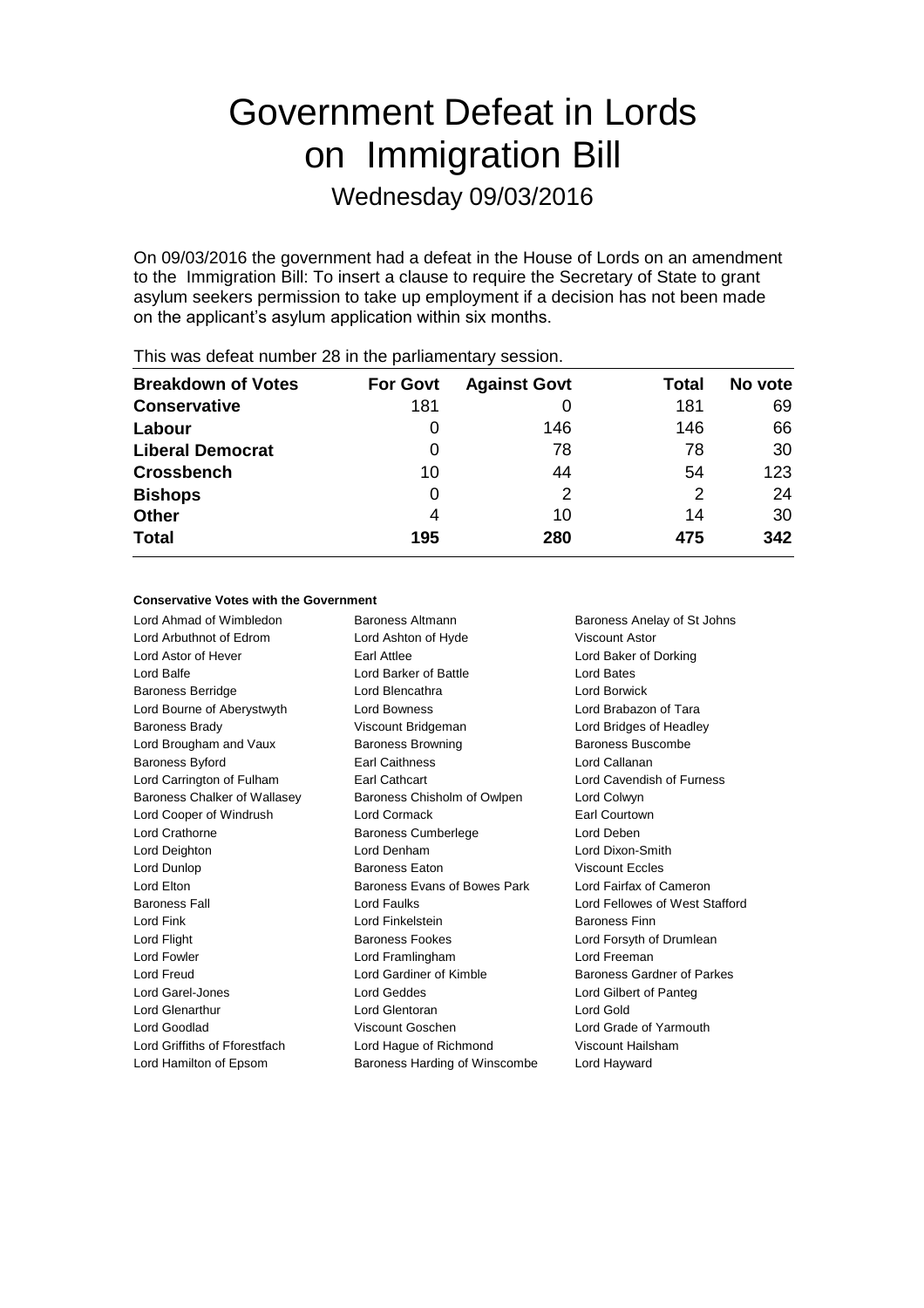Viscount Younger of Leckie

Baroness Helic **Baroness Helic** Lord Henley **Baroness Heyhoe Flint** Baroness Hodgson of Abinger Lord Hodgson of Astley Abbotts Lord Holmes of Richmond Baroness Hooper Lord Horam Lord Howard of Rising Earl Howe Lord Howell of Guildford Lord Hunt of Wirral Lord Inglewood **Baroness Jenkin of Kennington** Lord Keen of Elie Lord King of Bridgwater **Lord Kirkham** Baroness Knight of Collingtree Lord Lansley Lord Lawson of Blaby Lord Leach of Fairford Lord Leigh of Hurley **Lord Lexden** Earl Lindsay Lord Lingfield **Earl Liverpool** Earl Liverpool **Lord Livingston of Parkhead** Lord Lupton Lord MacGregor of Pulham Market Lord Mackay of Clashfern Lord Magan of Castletown Lord Mancroft Lord Marlesford Lord Maude of Horsham Lord McColl of Dulwich Baroness McGregor-Smith Baroness McIntosh of Pickering Baroness Mobarik Baroness Montrose Baroness Morris of Bolton Lord Moynihan Lord Naseby Baroness Neville-Jones Baroness Neville-Rolfe Baroness Newlove Lord Northbrook Lord Norton of Louth Lord O'Shaughnessy Baroness O'Cathain **Lord O'Neill of Gatley** Baroness Oppenheim-Barnes Lord Palumbo **Lord Patten** Baroness Perry of Southwark Baroness Pidding **Lord Polak** Lord Polak Lord Popat Lord Porter of Spalding **Lord Prior of Brampton** Baroness Redfern Lord Renfrew of Kaimsthorn Lord Ribeiro Viscount Ridley Lord Risby **Lord Robathan** Baroness Rock **Lord Robathan** Baroness Rock Lord Ryder of Wensum **Lord Sanderson of Bowden** Baroness Scott of Bybrook Baroness Seccombe Earl Selborne Lord Selkirk of Douglas Lord Selsdon Baroness Shackleton of Belgravia Baroness Sharples Lord Sheikh Lord Sherbourne of Didsbury Baroness Shields Lord Shinkwin Lord Skelmersdale Lord Smith of Hindhead Lord Spicer **Baroness Stedman-Scott** Lord Sterling of Plaistow Baroness Stowell of Beeston Baroness Stroud **Baroness** Stroud Lord Suri Lord Taylor of Holbeach Lord Trefgarne Viscount Trenchard Lord Trimble Lord True Lord Tugendhat Viscount Ullswater **Baroness Verma** Lord Wasserman **Viscount Ullswater** Baroness Wheatcroft **Lord Whitby Baroness Wilcox Baroness Wilcox** Lord Willetts Baroness Williams of Trafford Lord Young of Cookham

### **Conservative Votes against the Government**

### **Labour Votes with the Government**

## **Labour Votes against the Government**

Baroness Armstrong of Hill Top Lord Bach Baroness Bakewell Lord Bassam of Brighton Lord Beecham Lord Berkeley Baroness Billingham Baroness Blackstone Lord Boateng Lord Bradley Lord Bragg Lord Brennan Lord Brooke of Alverthorpe Lord Brookman Lord Campbell-Savours Lord Carter of Coles Lord Cashman Viscount Chandos Lord Christopher Lord Clark of Windermere Lord Clarke of Hampstead Lord Clinton-Davis **Lord Collins of Highbury** Baroness Corston Baroness Crawley Lord Cunningham of Felling Lord Davies of Oldham Baroness Dean of Thornton-le-Fylde Lord Desai **Baroness Danaghy** Baroness Donaghy Baroness Drake Lord Dubs Lord Elder Baroness Farrington of Ribbleton Lord Foster of Bishop Auckland Lord Foulkes of Cumnock Baroness Gale Lord Giddens Lord Glasman Baroness Golding Lord Gordon of Strathblane Baroness Goudie

Baroness Adams of Craigielea Lord Anderson of Swansea Baroness Andrews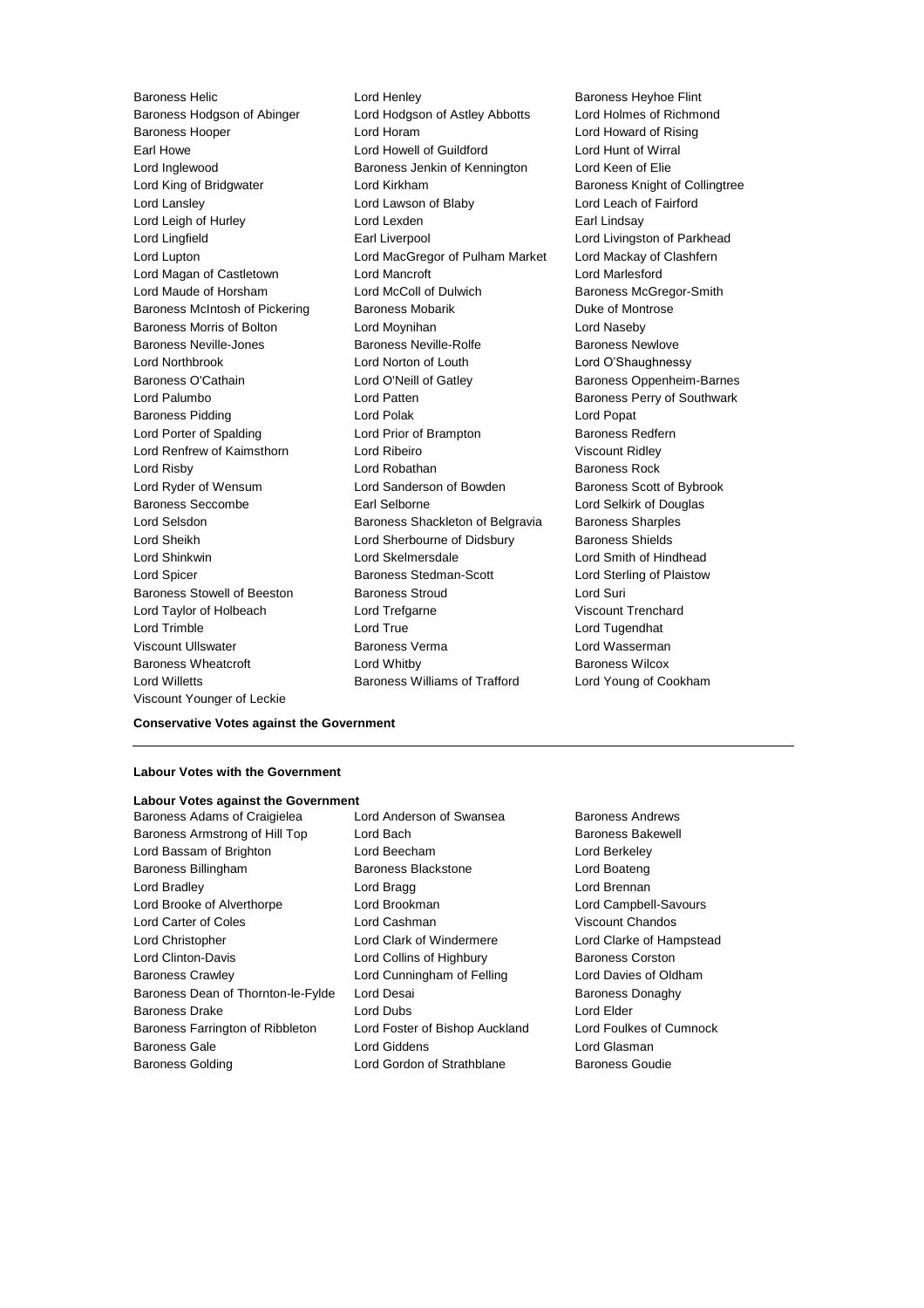Baroness Gould of Potternewton Lord Grantchester Lord Grocott Lord Hart of Chilton Lord Haskel Lord Haworth Baroness Hayter of Kentish Town Baroness Healy of Primrose Hill Baroness Henig Baroness Hilton of Eggardon Lord Hollick **Baroness Hollis of Heigham** Baroness Howells of St Davids Lord Hoyle Lord Hughes of Woodside Lord Hunt of Kings Heath Lord Irvine of Lairg Baroness Jay of Paddington Lord Jones Lord Jordan Baroness Jowell Lord Judd **Baroness Kennedy of Cradley** Lord Kennedy of Southwark Baroness Kennedy of The Shaws Lord Kestenbaum Baroness King of Bow Baroness Kinnock of Holyhead Lord Kirkhill Baroness Lawrence of Clarendon Lord Layard **Lord Lea of Crondall** Lord Lennie Lord Liddle Lord Lipsey Baroness Lister of Burtersett Lord Livermore Lord Macdonald of Tradeston Lord MacKenzie of Culkein Baroness Mallalieu **Lord Mandelson** Baroness Massey of Darwen Lord Maxton Lord McAvoy Lord McConnell of Glenscorrodale Baroness McDonagh **Lord McFall of Alcluith** Baroness McIntosh of Hudnall Lord Mitchell Lord Moonie Baroness Morgan of Huyton Lord Morgan **Baroness Morgan of Ely** Lord Morris of Handsworth **Baroness Morgan of Ely** Baroness Morris of Yardley **Lord Murphy of Torfaen** Lord O'Neill of Clackmannan Lord Pendry Baroness Pitkeathley Lord Prescott Baroness Prosser **Baroness Quin** Baroness Quin Lord Radice Baroness Ramsay of Cartvale **Lord Rea Lord Rea** Baroness Rebuck Lord Reid of Cardowan Lord Rooker Lord Rosser Lord Rowlands **Lord Sawyer Lord Sawyer** Baroness Sherlock Viscount Simon **Baroness Smith of Basildon** Lord Snape Lord Soley Lord Stevenson of Balmacara Lord Stone of Blackheath Baroness Symons of Vernham Dean Lord Taylor of Blackburn Baroness Taylor of Bolton Lord Temple-Morris Baroness Thornton Lord Touhig Lord Triesman Lord Tunnicliffe Lord Turnberg Lord Watson of Invergowrie Lord Watts Lord West of Spithead Baroness Wheeler **Baroness Whitaker** Lord Whitty Lord Wills Lord Wood of Anfield Lord Woolmer of Leeds Baroness Young of Old Scone Lord Young of Norwood Green

Lord Harris of Haringey

#### **Liberal Democrat Votes with the Government**

### **Liberal Democrat Votes against the Government**

| Lord Addington                     | Lord Ashdown of Norton-sub-Hamdon | Baroness Bakewell of Hardington<br>Mandeville |
|------------------------------------|-----------------------------------|-----------------------------------------------|
| Baroness Barker                    | Lord Beith                        | Baroness Benjamin                             |
| Baroness Bowles of Berkhamsted     | Lord Bradshaw                     | <b>Baroness Brinton</b>                       |
| Lord Bruce of Bennachie            | Lord Burnett                      | Baroness Burt of Solihull                     |
| Lord Campbell of Pittenweem        | Lord Carlile of Berriew           | Lord Chidgey                                  |
| Lord Clement-Jones                 | <b>Lord Cotter</b>                | Lord Dholakia                                 |
| <b>Baroness Doocey</b>             | Baroness Falkner of Margravine    | Baroness Featherstone                         |
| Lord Foster of Bath                | Baroness Garden of Frognal        | Lord Greaves                                  |
| <b>Baroness Grender</b>            | Baroness Hamwee                   | Baroness Harris of Richmond                   |
| <b>Baroness Humphreys</b>          | Baroness Hussein-Ece              | Baroness Jolly                                |
| Lord Jones of Cheltenham           | Lord Kirkwood of Kirkhope         | Baroness Kramer                               |
| Lord Lee of Trafford               | Lord Loomba                       | <b>Baroness Ludford</b>                       |
| Lord Maclennan of Rogart           | Baroness Maddock                  | Baroness Manzoor                              |
| Lord Marks of Henley-on-Thames     | Lord McNally                      | Lord Newby                                    |
| Baroness Nicholson of Winterbourne | <b>Baroness Northover</b>         | Lord Oates                                    |

Earl Oxford and Asquith **Lord Paddick Baroness Pinnock** Baroness Pinnock Lord Purvis of Tweed **Baroness Randerson** Baroness Randerson